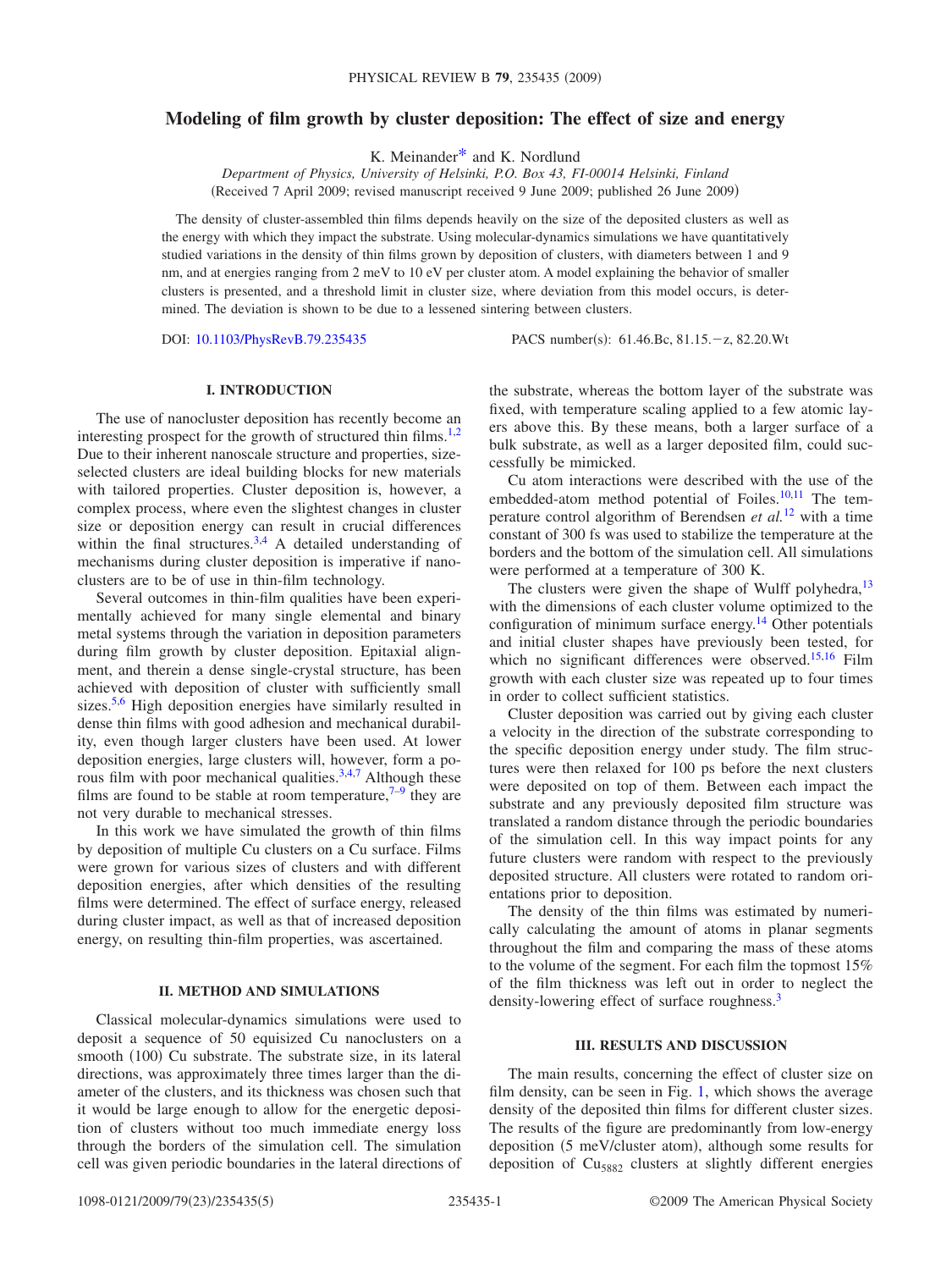<span id="page-1-0"></span>

FIG. 1. Density of thin films grown by low-energy deposition  $(5$ meV/atom) of various sized clusters as a function of the cluster size. Densities of films grown with Cu<sub>5882</sub> clusters at energies of 2, 10, 15, and 30 meV/atom are also included. Densities decrease sharply up to a threshold value in cluster size, where the results are shifted toward higher densities. This shift is due to a closer packing of clusters that no longer stick to each other as easily when their size increases. The dotted line is a fit based on the model for cluster heating at impact, which applies to growth with clusters that have less than 1000 atoms. The dashed line shows how the density of films grown with larger clusters, above the threshold value, follows the same trend as the cluster heating model if the model is shifted toward higher densities.

have been incorporated into the figure in order to illustrate how deposition energy will affect film density.

#### **A. Cluster heating**

In order to explain the results, for cluster sizes of below 1000 atoms, a model of cluster heating at impact has been applied. According to the model, which has been presented in an earlier study,  $\frac{17}{10}$  binding energy is released as clusters impact on surfaces, due to the loss of surface area, and therefore surface energy of the cluster. This energy will predominantly go toward a heating of the cluster and its local surroundings, $15,16,18$  $15,16,18$  $15,16,18$  and will therefore promote a reorganization of the cluster atoms, leading to, e.g., an epitaxial arrangement, according to the underlying substrate or any previously deposited clusters,  $^{14}$  or a sintering of the clusters.

The cluster heating model gives an estimate of the amount of energy released, due to the loss of surface area, $^{14}$  when a cluster lands on a surface, as

$$
\Delta E = 2\gamma A, \tag{1}
$$

where  $\gamma$  is the surface energy and 2*A* is the surface area lost upon adsorption.

The total area lost when two clusters collide can be estimated by approximating a cluster by a sphere and the surface area *A* by its segment, with a height *h*, giving  $A = 2\pi rh$ , where  $r$  is the radius of the cluster. In the previous model,<sup>17</sup> for a cluster landing on a smooth surface, *h* was estimated as the interaction range of the atoms, and set to be equal to one lattice constant, i.e., *h*=*a*. For the case of two clusters colliding, this interaction length will be shorter due to the curvature of the clusters. If the clusters are perfectly spherical, *h* should take a value approximately half of what it was in the previous model, giving *h*=*a*/2.

The increase in temperature resulting from the release of surface energy,  $\Delta T$ , can be estimated from the relation

$$
\frac{3}{2}Nk_B\Delta T = \frac{\Delta E}{2},\tag{2}
$$

where *N* is the number of atoms in the cluster,  $N = \frac{16\pi r^3}{3a^3}$ , and the released energy is divided by 2 due to the equipartition theorem. Combining the previous equations and solving for the change in temperature, we get

$$
\Delta T = \left(\frac{\pi^2}{18}\right)^{1/3} \frac{\gamma a^2}{k_B} N^{-2/3}.
$$
 (3)

<span id="page-1-1"></span>The density of a cluster-assembled thin film will increase if temperature is increased due to an increased sintering of clusters at elevated temperatures, $8$  and one can therefore make the rough assumption that  $\rho \propto \Delta T$ , where  $\rho$  is the relative density of the film. Using this relation, Eq.  $(3)$  $(3)$  $(3)$  can be expressed as

$$
\rho = \Lambda \frac{\gamma a^2}{k_B} N^{-2/3} + \rho_0,\tag{4}
$$

where  $\Lambda$ , into which the first factor of Eq. ([3](#page-1-1)) has been incorporated, and  $\rho_0$  are fitting parameters. In Fig. [1](#page-1-0) the model of cluster heating has been fit to the data points of clusters with sizes below 1000 atoms using values of  $a = 3.61$  Å and  $\gamma = 1.29$  J/m<sup>2</sup> (Refs. [11,](#page-4-5) [17,](#page-4-11) and [19](#page-4-14)), and fitting parameters  $\Lambda$  = 0.0012 K<sup>-1</sup> and  $\rho_0$ = 0.2, giving a fairly good agreement with the simulated values for cluster with less than 1000 atoms. The value of  $\rho_0$ , the lowest density attainable in the model, curiously enough, corresponds to the relative packing density of newly fallen snow,  $20$  a deposition process which is very similar to that of cluster deposition.

Further proof of the densifying effect of cluster heating is given in Fig. [2,](#page-2-0) where the distribution of relative distances between adjoining clusters is shown for films grown with different cluster sizes at a deposition energy of 5 meV/atom. The inset in Fig. [2](#page-2-0) illustrates the intercluster distance, *d*, and the diameter of a cluster,  $d_{cluster}$ —values that were used in determining the relative distances between clusters. The distributions of distances for the smaller clusters are rather uniform, with distances between the centers of adjoining clusters also being very much smaller than the combined radii of two pristine clusters, i.e., a relative distance of 1.0. A greater amount of energy per atom in the cluster is released for a smaller cluster, which causes a greater deformation and more advanced sintering than for the larger clusters.

The validity of the cluster heating model has been shown for several metals in the case of single clusters impacting on smooth surfaces.<sup>17</sup> A similar behavior portrayed by all metallic clusters impacting on pristine surfaces hints toward a similar growth mechanism for deposition of small clusters of all of these materials. The precise limit at which the behavior deviates from that of the cluster heating model is, however,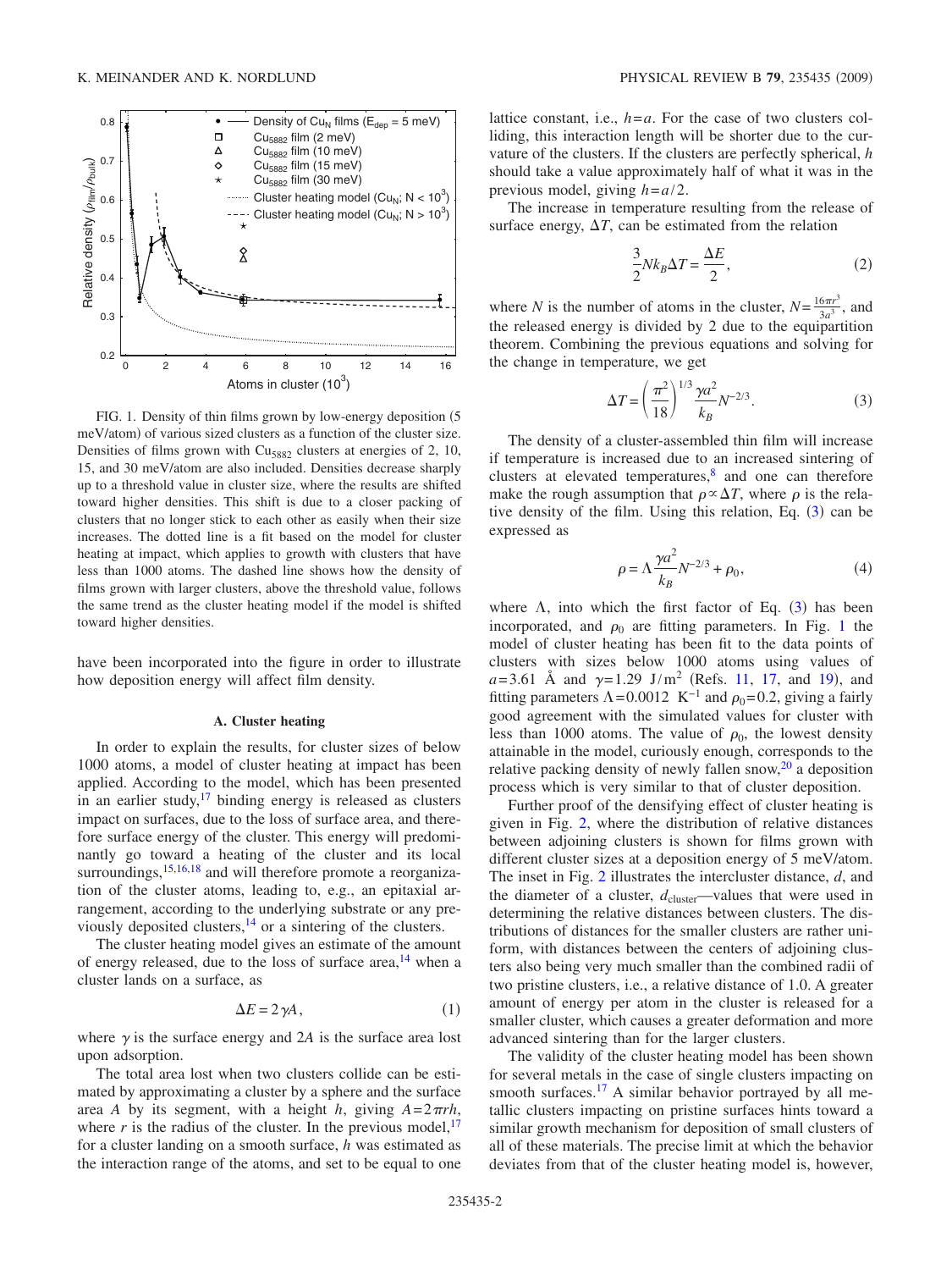<span id="page-2-0"></span>

FIG. 2. The distribution of relative distances between adjoining clusters in thin films assembled with various cluster sizes. The deposition energy during film growth was 5 meV/atom. Distances between the centers of each cluster are normalized by twice the radius, in other words, by the diameter of the clusters. The inset shows a schematic of the difference between the intercluster distance,  $d$ , and the diameter of a cluster,  $d_{\text{cluster}}$ .

very material dependent and cannot be predicted without further studies.

#### **B. Large clusters (above 1000 atoms)**

The discrepancy of the cluster heating model, for clusters containing more than 1000 atoms, can be explained by Fig. [2,](#page-2-0) as the distributions for larger clusters grow sharper and their peak values shift closer to a state where not much overlapping of clusters occurs. The main reason for the failure of the cluster heating model at cluster sizes above 1000 atoms is an effect of this lesser overlapping or sintering of the clusters. As the degree of sintering diminishes with cluster size, clusters can no longer stick as easily to each other. This is proven by Fig. [3,](#page-2-1) where the average contact angle, for clusters that are supported by only a single cluster, is plotted. This angle is defined in such a way that 90° corresponds to a situation where the two clusters are directly on top of each other, while at 0° they lie side by side. For the sake of clarity this is also illustrated in the inset of Fig. [3.](#page-2-1)

A sharp increase in the contact angle occurs after 1000 atoms is surpassed, which gives an explanation to the rapid increase in the density of films at these cluster sizes, observed in Fig. [1.](#page-1-0) If a cluster with less than 1000 atoms impacts a previously deposited cluster at a low angle, it will stick, leaving a large void below it. When clusters above this limit impact others at a low angle, they no longer stick, but

<span id="page-2-1"></span>

FIG. 3. The average angle of contact between clusters supported by a single underlying cluster and those supporting clusters as a function of the cluster size. The contact angle is defined as such that the angle between two adjoining clusters residing in the same horizontal plane is  $0^\circ$ , while the contact angle for a cluster directly on top of its supporting cluster is 90°. The inset shows a schematic of how angle,  $\alpha$ , between a previously deposited cluster (1st) and a cluster deposited later (2nd), is defined.

rather continue onward, filling up the lower parts of the films, and thereby increase the average film density (since only clusters supported by a single underlying cluster are included in Fig. [3,](#page-2-1) this effect will lead to an increase in the average angle, as clusters which have continued onward will be supported by several underlying clusters). This effect causes a large increase in average film density for all of the films grown with larger clusters, even though densities continue to be gradually lowered, as a result of the lessened heating effect. The dashed line in Fig. [1](#page-1-0) shows how the lowering in film density follows the cluster heating model at an offset caused by the lessened ability of clusters to stick at their original impact points.

# **C. Higher energies**

If higher energies are introduced, by increasing the deposition energy of the clusters, cluster heating and sintering will increase and again result in a broader distribution of the relative distances between clusters in the film. Figure [4](#page-3-5) illustrates this for the case of films grown by deposition of  $Cu<sub>5882</sub>$ clusters at different energies. From the inset of the figure, which shows film density as a function of height, it is also clear that there are no major differences in the density distribution within the films but rather that the crucial difference causing an increase in film density is indeed a sintering of the clusters.

If deposition energies are still further increased, very high densities are attainable, as shown in Fig. [5.](#page-3-6) As deposition energies are increased by orders of magnitude, film densities eventually approach those of bulk copper. Figure [5](#page-3-6) also illustrates the effect of surface roughness in lowering the average densities of the films, and the need for neglecting it, if correct densities are to be evaluated. The slightly lower den-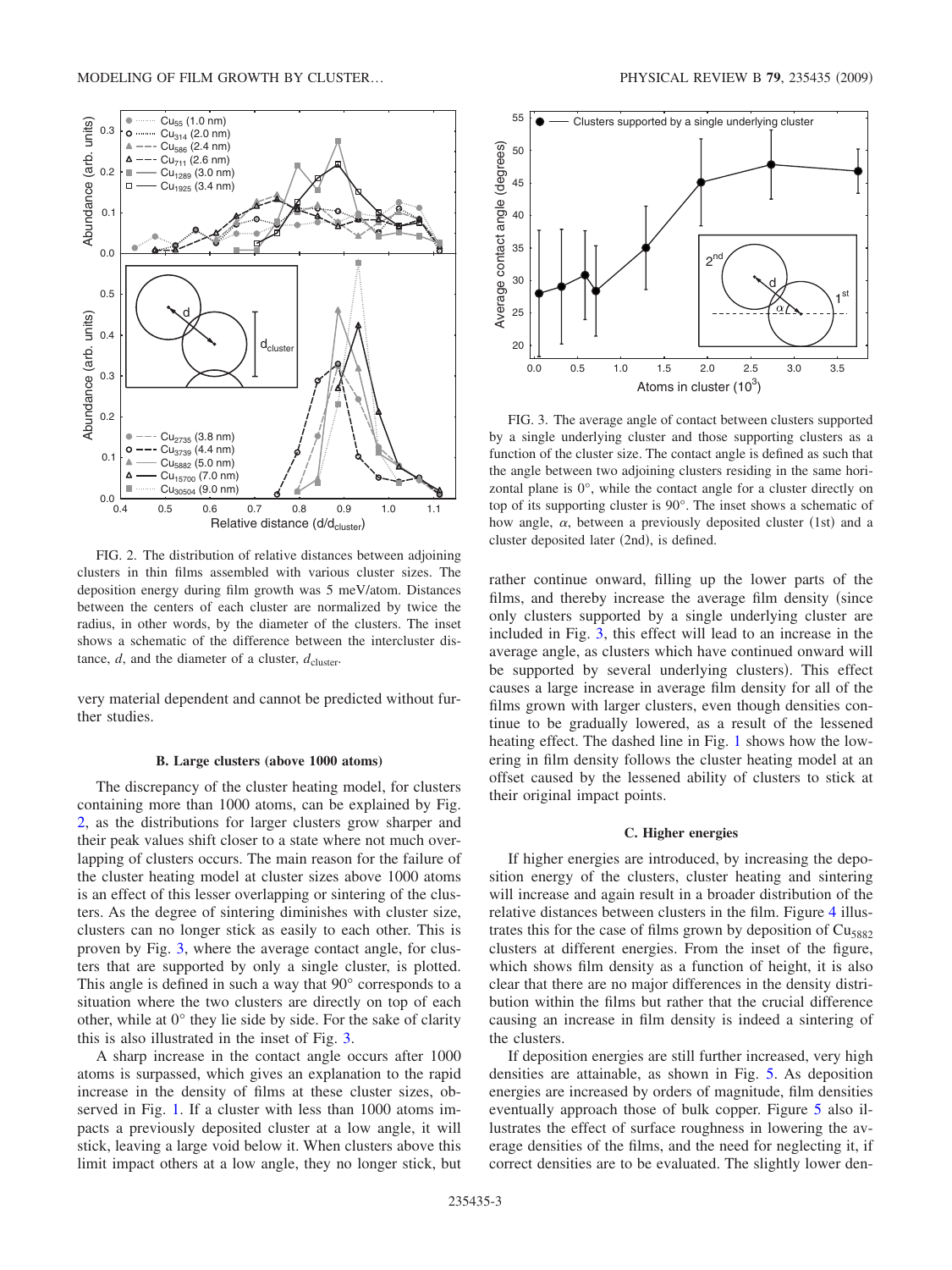<span id="page-3-5"></span>

FIG. 4. The distribution of relative distances between adjoining clusters in films grown by deposition of Cu<sub>5882</sub> cluster at various energies. A clear flattening of the distribution can be observed as deposition energies are increased. The inset shows density profiles for these films, where average density is plotted against distance from the surface of the substrate.

sity of films grown with a deposition energy of 10 meV/ atom, as compared to those grown with 5 meV/atom deposition energies, can be explained by an increase in sintering, and therefore a sticking at lower angles of the clusters deposited with higher energies.

In a previous study we have shown that for the case of copper, clusters of all sizes will melt completely upon impact once a limit in deposition energy per atom in the cluster is surpassed.<sup>18</sup> At deposition energies above this limit, approximately 0.6 eV/atom, thin-film growth by cluster deposition will result in films that have close-to-bulk densities, and most likely are single crystalline<sup>3[,4](#page-3-4)</sup> and have good adhesive properties. As most metallic clusters behave similarly to copper clusters upon impact, $17$  there is cause to believe that films with good mechanical qualities can be achieved with other metals at sufficiently high energies. The specific deposition energy limit at which this occurs is, however, material dependent.

#### **IV. CONCLUSION**

In conclusion, we have determined how the size and deposition energy of Cu clusters affect the final density of thin films grown by cluster deposition. We have also presented a model showing how surface energy, released during cluster impacts, increases film density. Thin-film densities

<span id="page-3-6"></span>

FIG. 5. The relative density of Cu<sub>586</sub> cluster-assembled thin films as a function of the deposition energy per atom in the clusters. The dotted line shows the density for the entire film, whereas the solid line is the density calculated without the topmost 15% layer of the film. The difference between the two lines shows the effect that surface roughness has in a lowering of the average film density.

are lowered as cluster size increases, up to a threshold value in cluster size, of approximately 1000 atoms, after which clusters no longer stick to each other as easily. At the largest cluster sizes, film densities stabilize to their lowest level. A rapid increase in film densities can alternatively be achieved by increasing deposition energies.

These results lead the way toward a more efficient control of the quality of thin films that can be grown by cluster deposition. By varying the size or the deposition energy that is used during deposition, films of a specific density can be achieved. Deposition parameters for both the growth of dense films, as well as the growth of porous, possibly nanostructured thin films can be deduced from these results. Cluster deposition can offer a wide variety of possible outcomes that are within reach only if the correct conditions of growth are known.

# **ACKNOWLEDGMENTS**

This work was performed within the Finnish Centre of Excellence in Computational Molecular Science (CMS), financed by The Academy of Finland and the University of Helsinki. We also gratefully acknowledge the grants of computer time from CSC, the Finnish IT center for science, as well as financial support from the Alfred Kordelin Foundation.

\*kristoffer.meinander@helsinki.fi

- <span id="page-3-0"></span><sup>1</sup>P. Jensen and N. Combe, Comput. Mater. Sci. 24, 78 (2002).
- <span id="page-3-1"></span>2H. Haberland, Z. Insepov, and M. Moseler, Phys. Rev. B **51**, 11061 (1995).
- <span id="page-3-3"></span><span id="page-3-2"></span>3K. Meinander and K. Nordlund, Phys. Rev. B **79**, 045411

 $(2009).$ 

<span id="page-3-4"></span><sup>4</sup>K. Meinander, T. Clauß, and K. Nordlund, in *Growth, Modification, and Analysis by Ion Beams at the Nanoscale*, edited by W. Jiang, MRS Symposium Proceedings Vol. 908E MRS, Pennsylvania, 2006), p. 0908-OO14-20.1.